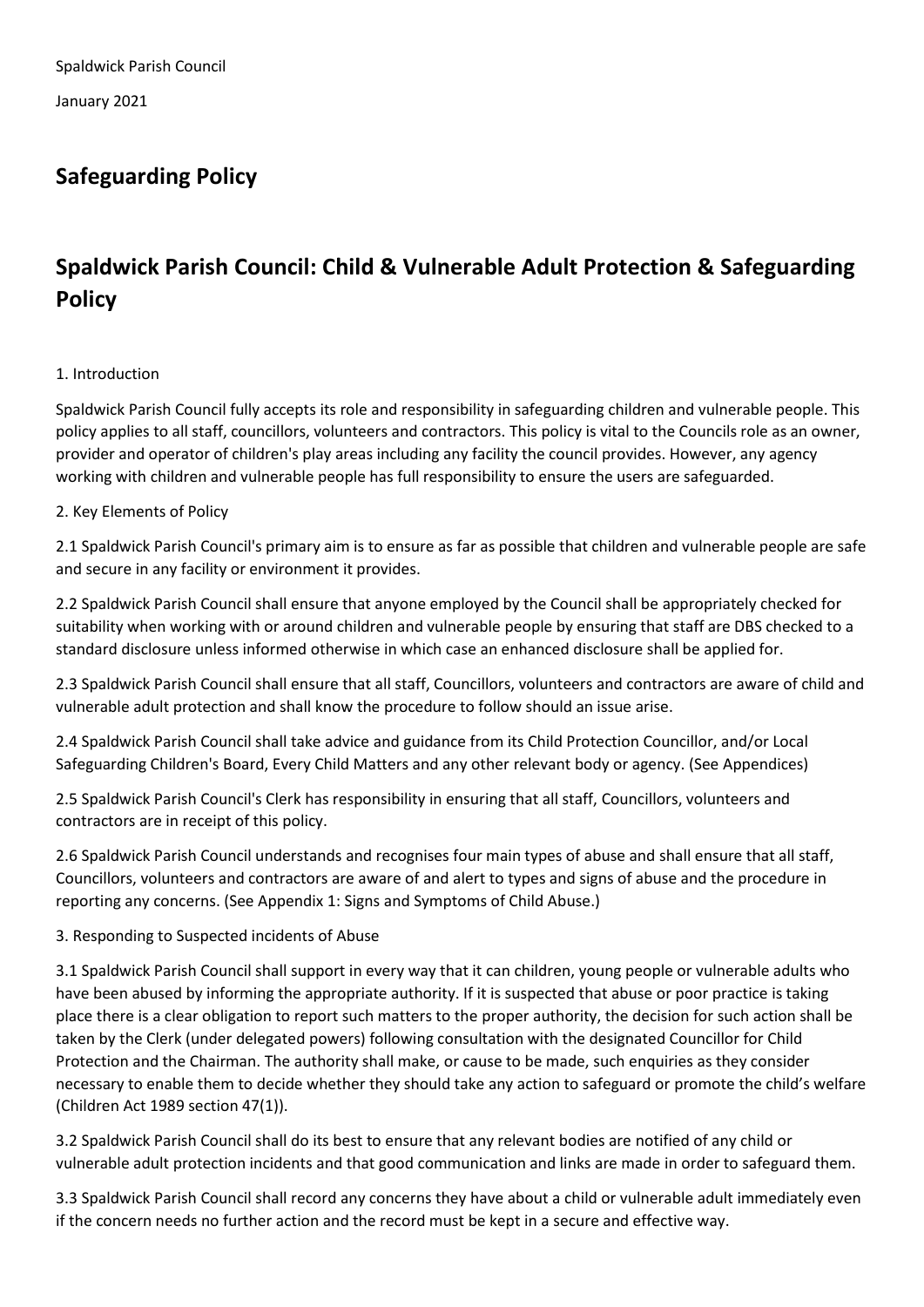#### Appendix 1

Spaldwick Parish Council: Signs and Symptoms of Child Abuse 2010

1. Neglect -

Occurs when a parent fails to meet a child's essential needs for food, clothing, shelter or medical care, or when children are left without proper supervision which leaves them unsafe or unprotected. Some indications are:

- Consistently unkempt, dirty appearance
- Medical needs of child unmet
- Delay in the child's development without other clear cause
- Lack of responsiveness with peers or adults in everyday social situations
- Behaviour such as head banging or rocking
- Repeated failure by parents/carers to prevent injury
- Consistently inappropriately clothed for the weather
- Hazardous living conditions
- Failure to attend any sort of appointments
- Non-organic failure to thrive

2. Physical Abuse - Occurs when parents or adults deliberately inflict injuries on a child, or do not protect the child from injury. Some indications are:

- Unexplained injuries bruises, scars, bites or burns, particularly if they are recurrent injuries of varying ages and types
- Child shows fear about returning home
- Withdrawal from physical contact
- Bruising on very young babies
- 3. Emotional Abuse -

Occurs when parents fail to show their children sufficient love or attention or when they threaten, taunt or belittle them, causing them to become nervous, withdrawn, aggressive, or disturbed in their behaviour. Some indications are:

- Very low self-esteem
- Lack of any sense of fun
- Excessively clingy or attention seeking behaviour
- Over reactions to mistakes or over anxious to please
- Substantial failure to reach potential in learning
- Self harming; compulsive rituals
- Unusual patterns of response to others showing emotion
- 4. Sexual Abuse -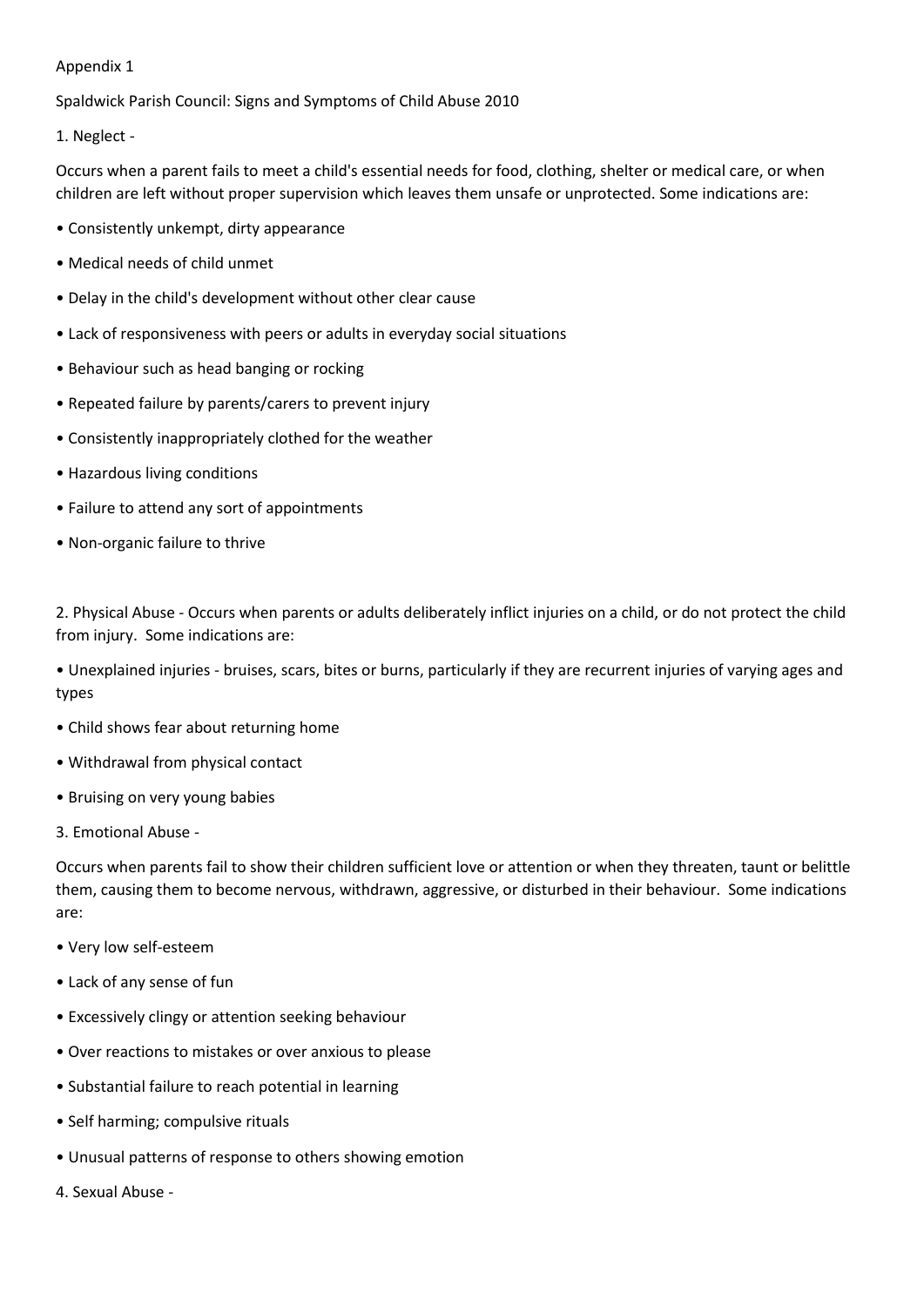Occurs when an adult or older child involves a child in sexual activity to which the child does not or cannot consent, because of his or her age or understanding. Some indicators are:

- Withdrawn, fearful or aggressive behaviour to other children or adults
- Poor concentration at school or learning problems which do not match intellectual ability
- Behaviour with sexual overtones inappropriate to age
- Complaints of genital itching or pain
- Unexplained abdominal pain
- Distrust of a familiar adult or anxiety about being left with a particular person, relative, babysitter or lodger
- Unexplained gifts or money
- Apparent secrecy
- Wetting day or night when previously dry and clean
- Severe sleep disturbances or nightmares
- Chronic illness, especially throat infections
- Venereal disease or other sexually transmitted diseases
- Marked reluctance to take part in physical activity or to change clothes for PE, for example
- Phobias or panic attacks
- Self-mutilation or attempted suicide
- Running away from home

#### Appendix 2

Spaldwick Parish Council: Code of Conduct when working with children

1. This code of conduct has been produced as a guide to any Spaldwick Parish Council Councillors and officers who come across children.

2. Avoid physical contact unless it is justified in the context of the activity, explained to the individual, and with their permission.

3. Physical restraint may be needed to manage certain situations, such as if a fight breaks out. Ensure the purpose of your actions is clear, and keep any physical intervention to the minimum required to prevent harm to any young people or others.

4. A distressed child may require physical contact, such as an arm round the shoulders, to comfort or reassure them. Try to ensure you are with, or in sight of, a colleague, and ensure the purpose of your actions is clear.

5. Conduct all dealings with children in a public environment in full view of others.

6. Do not place yourself in a situation where you may be open to suspicion or allegation, or where your actions may be misinterpreted.

7. Maintain a safe environment.

- 8. Avoid being alone with a child in any situation.
- 9. Avoid spending excessive time with a child or young person.
- 10. Avoid using inappropriate language in front of, about, or to a child.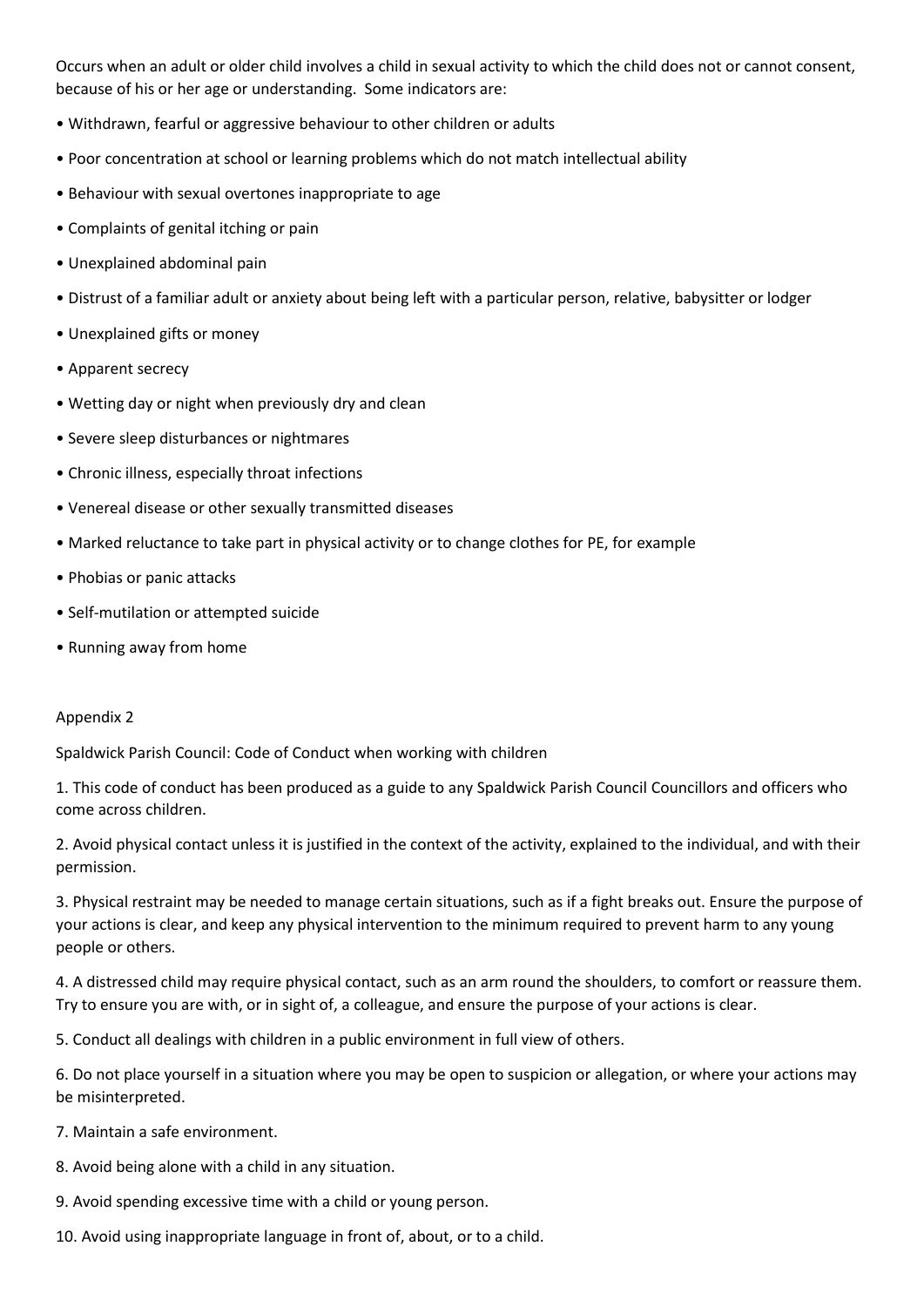11. Try not to approach a child when a parent is present. If you have a concern about a child's behaviour take it up with the parent in a non-threatening way.

12. Try to use the disabled toilet when possible to avoid being in a toilet alone with a child.

13. Remember to keep calm when challenging a child's behaviour. Shouting or swearing is not a good idea and try to speak to the child in a way which you would be comfortable with someone speaking to your child.

14. Remember that children are not purposeful trying to aggravate you and generally see no wrong in what they're doing so try to explain why you are asking them to do something.

15. Never ask a child to enter the building with you.

16. If you have any concern with a child or a policy refer to the Spaldwick Parish Council's child protection policy and seek advice from the Council's Child Protection Advisor.

## Appendix 3:

What is Vulnerable Adult Abuse?

1. Physical abuse-

Includes hitting, slapping, pushing, kicking, misuse of medication, being locked in a room, inappropriate sanctions or force-feeding, inappropriate methods of restraint, and unlawfully depriving a person of their liberty. Some indications are:

• Unexplained or inappropriately explained injuries (cuts, bruising, fractures, burns on unlikely areas of the body- all at various stages of healing)

- Person exhibiting untypical self-harm
- Medical problems that go unattended or evidence of over-/under-medication.
- Sudden and unexplained incontinence
- Person flinches at physical contact
- Person appears frightened or subdued in the presence of particular people
- Person asks not to be hurt
- Person may repeat what the alleged abuser has said (e.g. 'Shut up or I'll hit you')
- Reluctance to undress or uncover parts of the body, including wearing clothes that cover all/specific parts of them

 • A person without capacity not being allowed to go out of a care home when they ask to or to be discharged at the request of an unpaid carer or family member

2. Sexual abuse

Including exposure to, harassment, images or acts to which the adult has not consented or was pressured into consenting.

Denial of a sexual life to consenting adults is also considered abusive practice.

Any sexual relationship that develops between adults where one is in a position of trust, power or authority in relation to the other may also constitute sexual abuse. Some indications are:

• Person has infections or sexually transmitted diseases that are not otherwise explained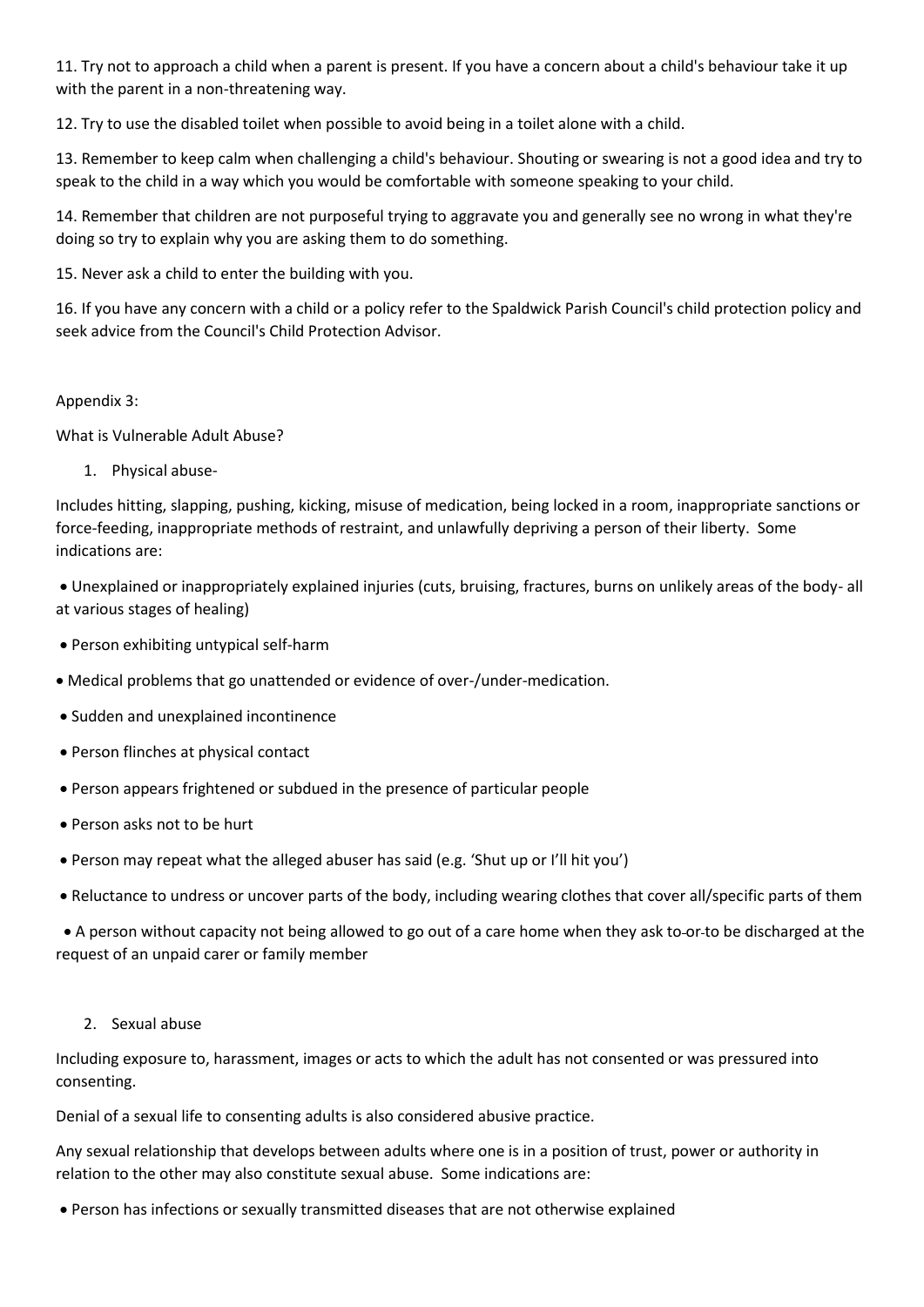- Person appears unusually subdued, withdrawn or has poor concentration
- Person exhibits significant changes in sexual behaviour or outlook.
- Person experiences pain, itching or bleeding in the genital or anal area
- Person's underclothing is torn, stained or bloody
- A woman who lacks the mental capacity to consent to sexual intercourse becomes pregnant
- Sexual exploitation

The sexual exploitation of adults at risk involves exploitative situations, contexts and relationships where they receive 'something' (e.g. food) as a result of engaging in sexual activities.

Sexual exploitation can occur through the use of technology without the person's immediate recognition e.g. being persuaded to post or being sent sexual images on the internet or mobile phone with no immediate payment or gain

3. Psychological abuse

Psychological abuse includes emotional abuse, threats of harm or abandonment, deprivation of contact, humiliation, blaming, controlling, intimidation, coercion, harassment, verbal abuse, cyber bullying, isolation or unreasonable and unjustified withdrawal of services or supportive networks.

Psychological abuse is the denial of a person's human and civil (choice, opinion, privacy, dignity, beliefs, sexuality)

It includes preventing the adult from using services or accessing information that would otherwise support them. Some indications are:

- Atypical ambivalence, deference, passivity, resignation or low self-esteem
- Person appears anxious or withdrawn, especially in the presence of the alleged abuser
- Atypical changes in behaviour (e.g. continence problems, sleep disturbance)
- Person is not allowed visitors or phone calls
- Person's movement is restricted or they are locked in
- Person is denied access to aids or equipment, (e.g. glasses)
- Person's access to personal hygiene and toilet is restricted
- Bullying via social networking internet sites and persistent texting
	- 4. Financial or material abuse

Financial or material abuse includes theft, fraud, internet scamming, coercion in relation to an adult's financial affairs or arrangements. Some indications are:

- change in living conditions
- lack of heating, clothing or food
- inability to pay bills and unexplained shortage of money
- unexplained withdrawals from an account or the recent addition of signatories
- unexplained loss misplacement or sudden/ unexpected changes to a will or financial documents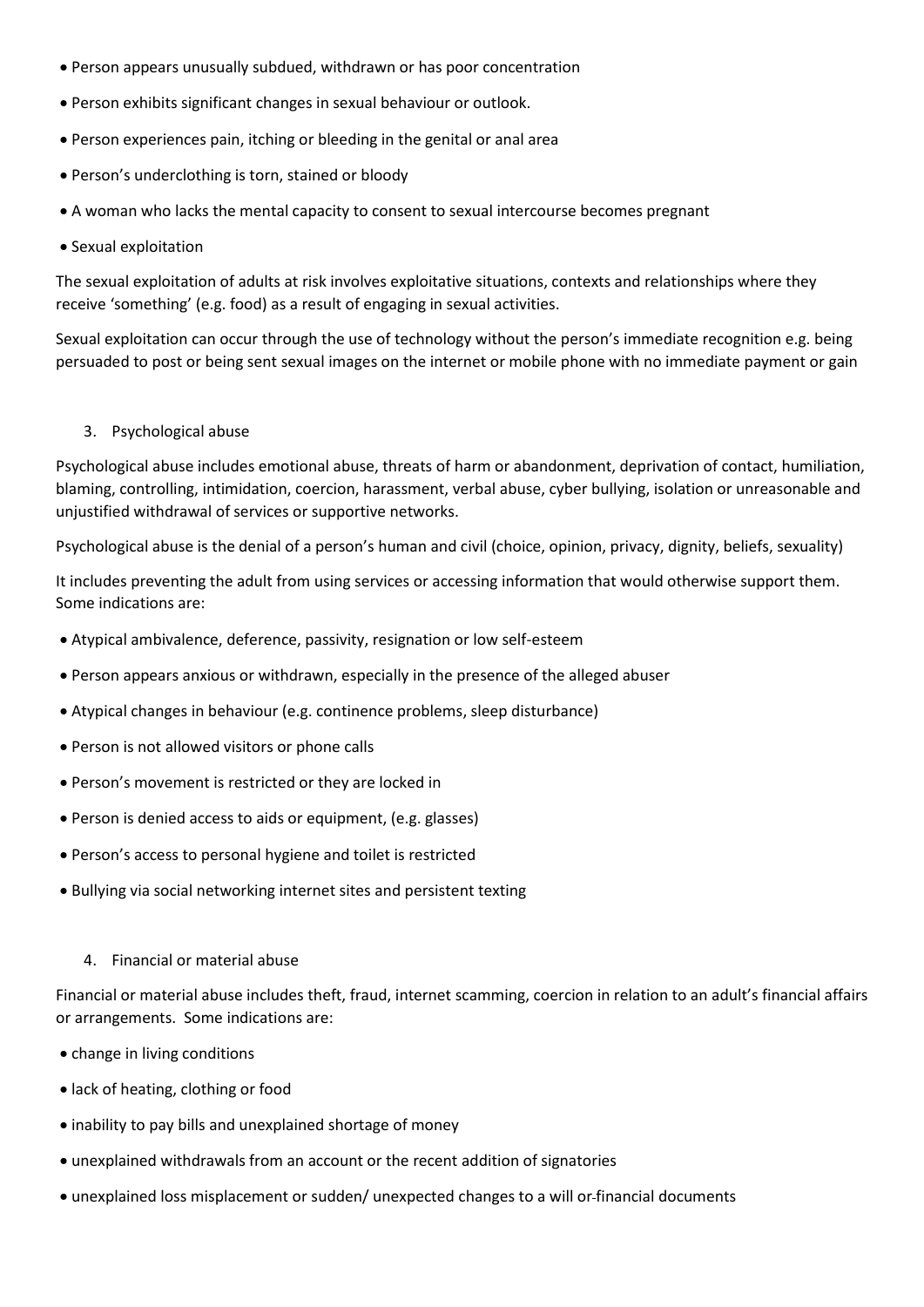This is not an exhaustive list, nor do these examples prove that there is actual abuse occurring. However, they do indicate that a closer look and possible investigation may be needed.

## 5. Neglect and acts of omission

Including ignoring medical, emotional or physical care needs, failure to provide health, care education medication, nutrition and heating.

Neglect also includes a failure to intervene in situations that are dangerous to the person concerned or to others, particularly when the person lacks the mental capacity to assess risk for themselves. Instances can be isolated or repeated, at home or in an institution, intentional or unintentional. Some indications are:

- Person has inadequate heating or lighting
- Person's physical condition or appearance is poor (e.g. sores, soiled clothing)
- Person is malnourished or dehydrated
- Person cannot access appropriate medication or medical care
- Person is not afforded appropriate privacy or dignity
- Person or a carer has inconsistent or reluctant contact with health and social services
- Visitors are refused access to the person
- Person is exposed to unacceptable risk
	- 6. Discriminatory abuse

Harassment because of race, gender and gender identity, age, disability, sexual orientation or religion.

Indicators for discriminatory abuse may not always be obvious and may also be linked to any of the aforementioned indicators and types of abuse.

• A person may reject their own cultural background or racial origin or other personal beliefs, sexual practices or lifestyle choices

- A person making complaints about the service not meeting their needs
	- 7. Organisational abuse

Organisational abuse includes, neglect and poor care practice within an institution or one's own home (one off incidents or on-going ill-treatment and through neglect or poor professional practice. It can occur when staff:

- receive little support from management and inadequate guidance
- are inadequately trained or poorly supervised / supported
- receive inadequate guidance

Such abuse is also more likely where there are inadequate quality assurance and monitoring systems in place. Some indications are:

- Unnecessary or inappropriate rules and regulations
- Lack of stimulation or the development of individual interests
- Inappropriate staff behaviour